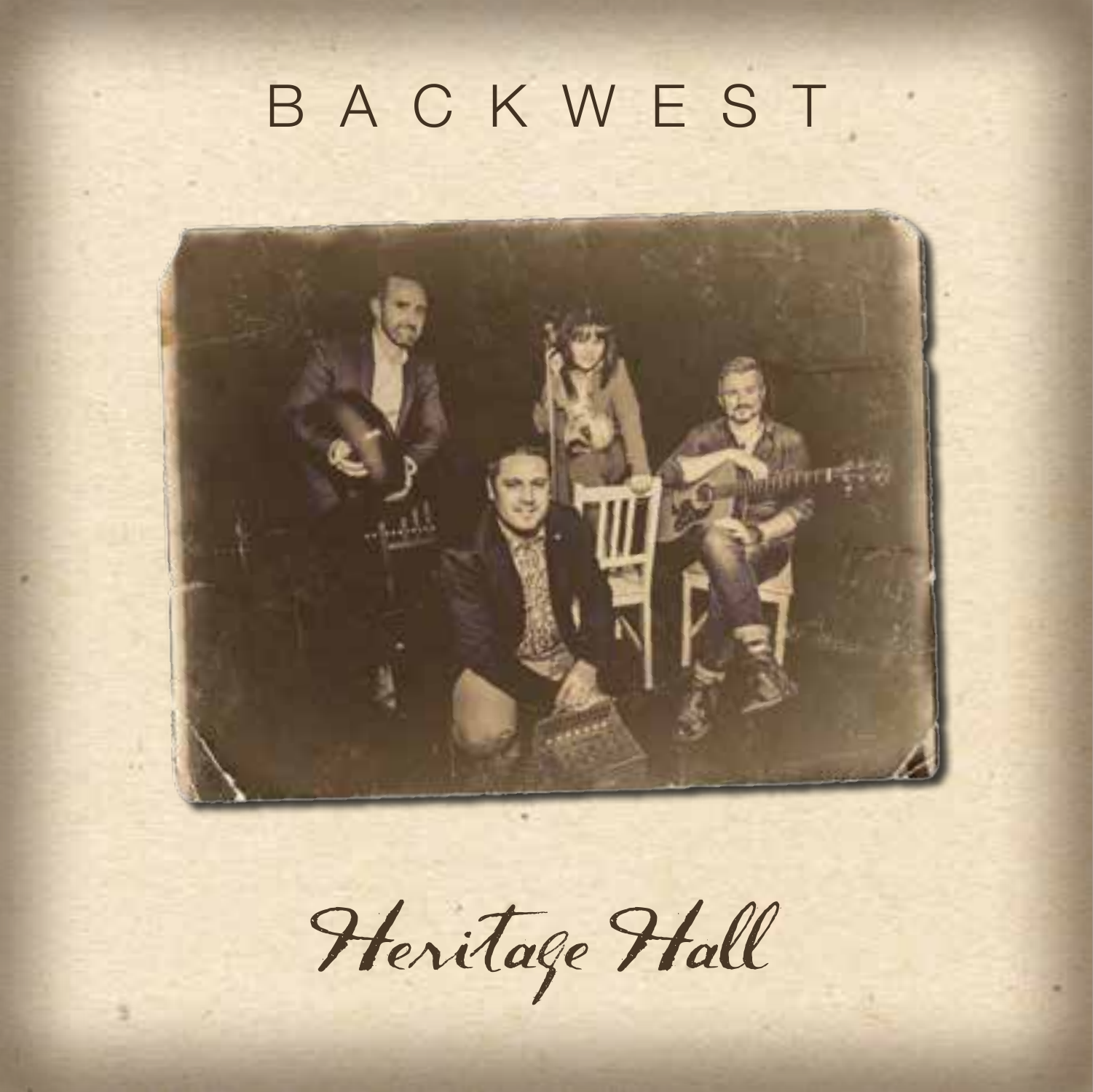"The heritage of the past is the seed that brings for th the heritage of the future"

Wendell Phillips

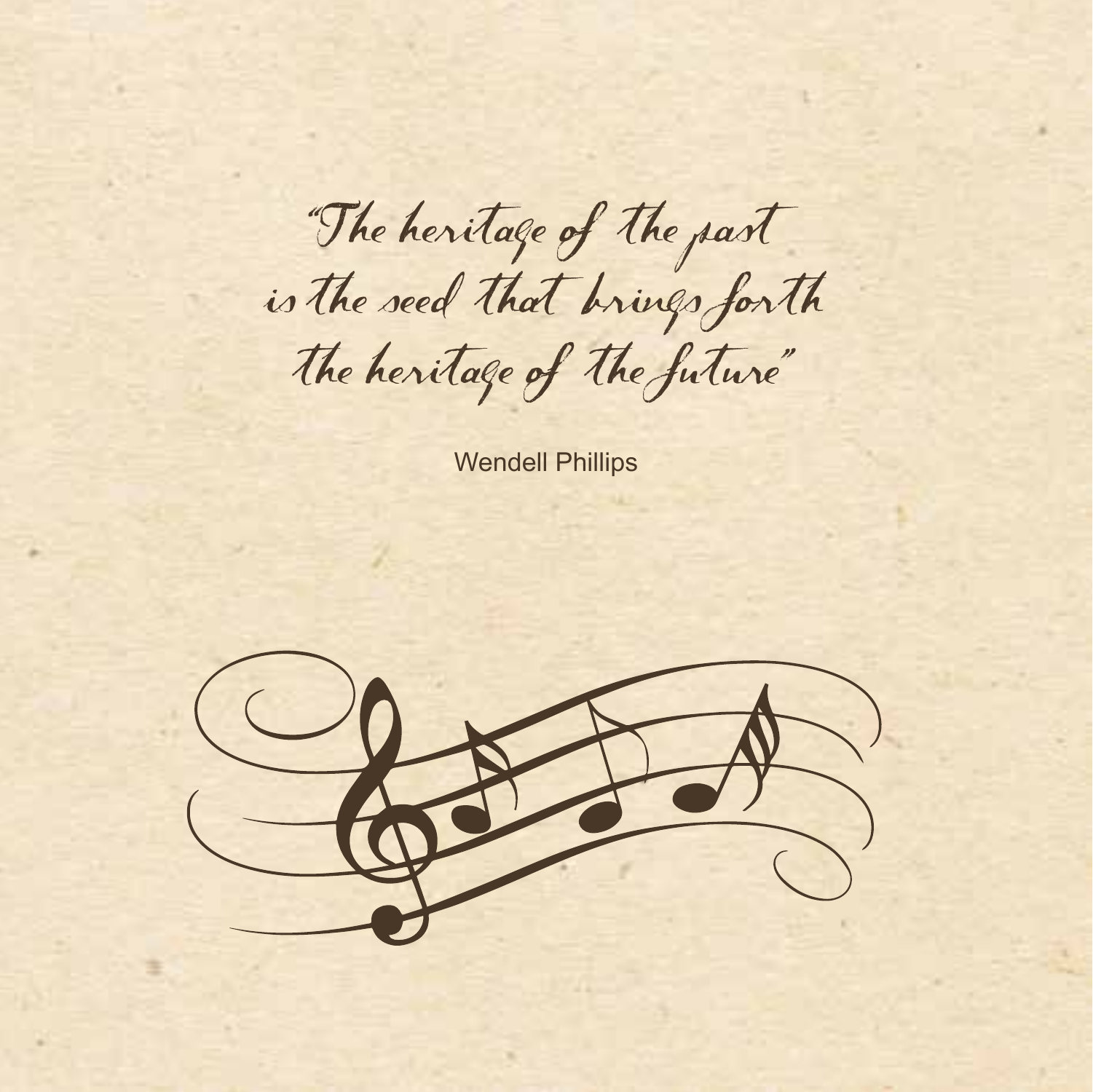Thanks and Acknowledgements

We'd like to thank all our families and friends for all of their continuous and endless love and support - Richie, Seán, Laura, Noreina, Anna, Cora, Oola, and Rina to name a few! A very special thank you to Shane McGowan (Sligo) and to Carl Hession (Galway). Thanks again to our studio engineer Chris Crehan for his dedication, direction and patience when dealing with us. Thanks to Bernard at the Forge Recording Studio in Galway City for yet again making us feel very much at home there. Thanks to Noel Comac for all of his work including graphic design on the album and website maintenance – you've never missed a deadline! Thanks to Matt Kavanagh for his classic photography and Brian Dempsey@IrelandsPhotos for his photograph of 'Loftus Hall'.

We would like to say a special word of thanks to the following: Seamie O' Dowd, Chris Kelly, Máirín Fahy, Yvonne Fahy, Johnny 'Ringo' McDonagh, Jackie Daly, Máirtín O'Connor, Matt and Bríd Cranitch, Declan Corey, Dave Munnelly, Deirbhile Ní Bhrolcháin, Seán Smyth, Kevin Crawford, Jim McKee, Emma Heatherington, Anne Marie Kennedy, Seán Leonard (sleeve editor), Catherine Connolly, James Harold, Club Rince (New Jersey), Eimear O' Flaherty, An Taibhdhearc Gaillimh, Gary Monroe, Paul Kelly (Indigo Lighting), Paul and Mary Grealish, Niall Woodlock, Tommy McCarthy, Louise Costello, Brian O'Donovan, Eoghan McNamara aka Gugai, Simon Heaslip, Keith Finnegan, Pearse Doherty, Billy Lawless, Liz Carroll, Jimmy Keane, John Devitt, Robyn Boyd, Brendan and Siobhan McKinney, Noelie Rafferty, Mike Shevlin, Paddy Homan, Maryann McTeigue Keiffer, Bill Verdier, William Ramoutar, Cindy Funk, Brian Hughes, Caoimhín Ó Sé, Neansaí Ni Choisdealbha, Áine Hensey, Niamh de Búrca, Antoine Ó Coileáin, Bríd Ní Chonghóile, Robert Heuston, Seán Laffey, Kevin O' Sullivan, Danny Slevin, Marty Whelan and Culture Ireland.

Finally, we'd like to express our sincere thanks and gratitude to all of our supporters around the world. This album is for ye! xxxx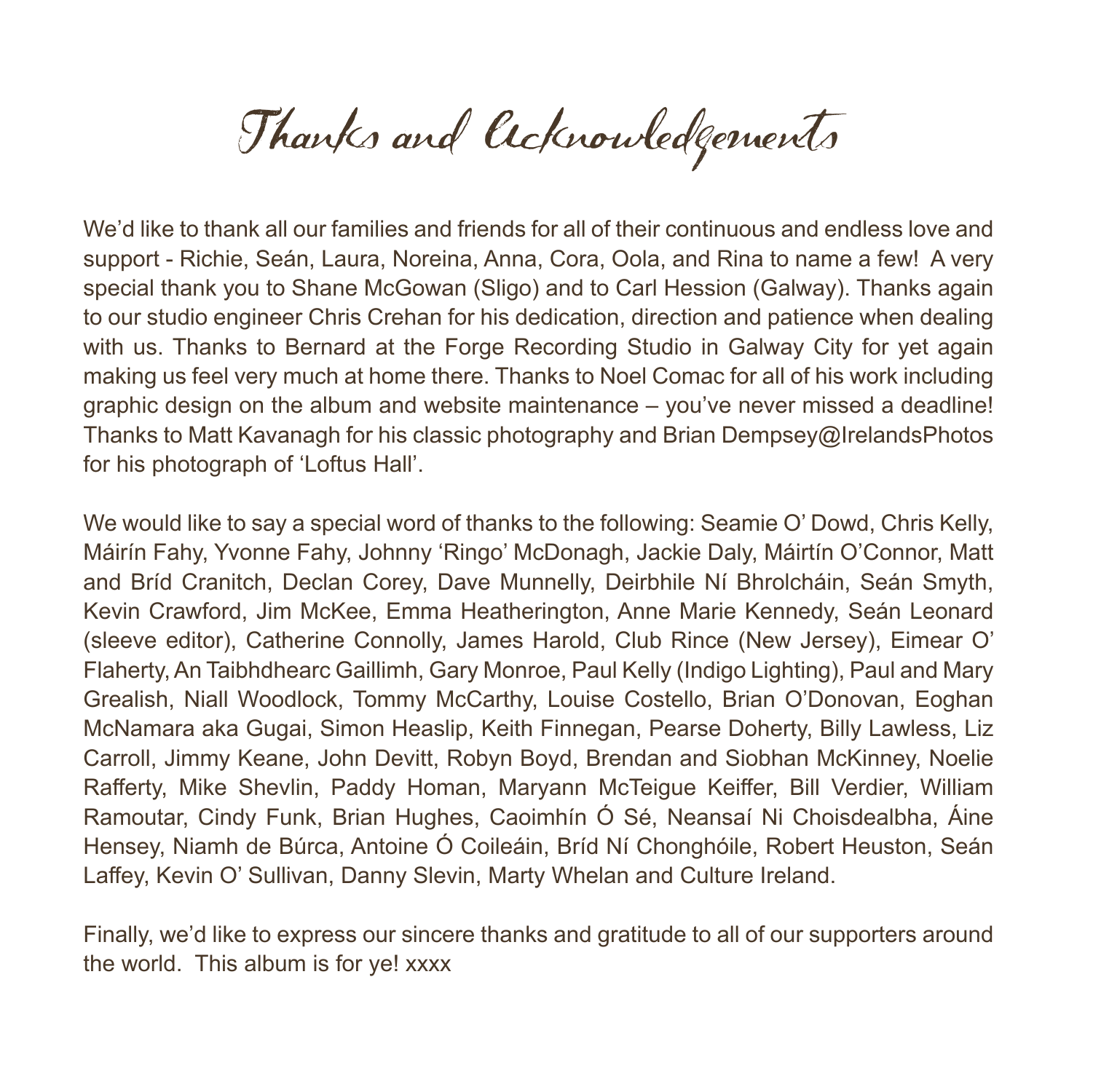## Track 1: **The Crooked Road To Dublin** *(Reels)*

The Crooked Road to Dublin/Fisherstreet Reel/The Bond Store (Trad. Arr. M&B Browne, Joyce, McGowan, Vickers)

The first reel is a very old and well-known traditional reel, which was recorded by many famous musicians such as Michael Coleman, and Willie Clancy. The second tune is one we learned from the legendary band Fisherstreet (thanks to our long term musical friend Declan Corey). The third reel, Brendan got while sifting through some old music manuscripts on his day out of the office!

## Track 2: **The O'Neill's Special** *(Jigs)*

Young Tom Ennis/The Humours of Tralibane/The Old Woman Tossed Up in a Blanket (Trad. Arr. M&B Browne, Joyce, McGowan, Vickers)

The first tune came from the virtuoso fiddle player Martin Hayes from Co. Clare and the second and third tunes we found in the O'Neill's Music of Ireland Collection. It turns out that all three tunes are published in the O'Neill's Collection and as a result we called it "The O'Neill's Special": a great cocktail of jigs!

## Track 3: **The Early Morning Rain** *(Song)*

## (Arr. Joyce, M&B Browne)

Fabian heard this Gordon Lightfoot song sung by the iconic trio Peter, Paul and Mary. He was immediately captivated by it and promised himself that, when he learned to sing, he was "Going to learn that song… any day now".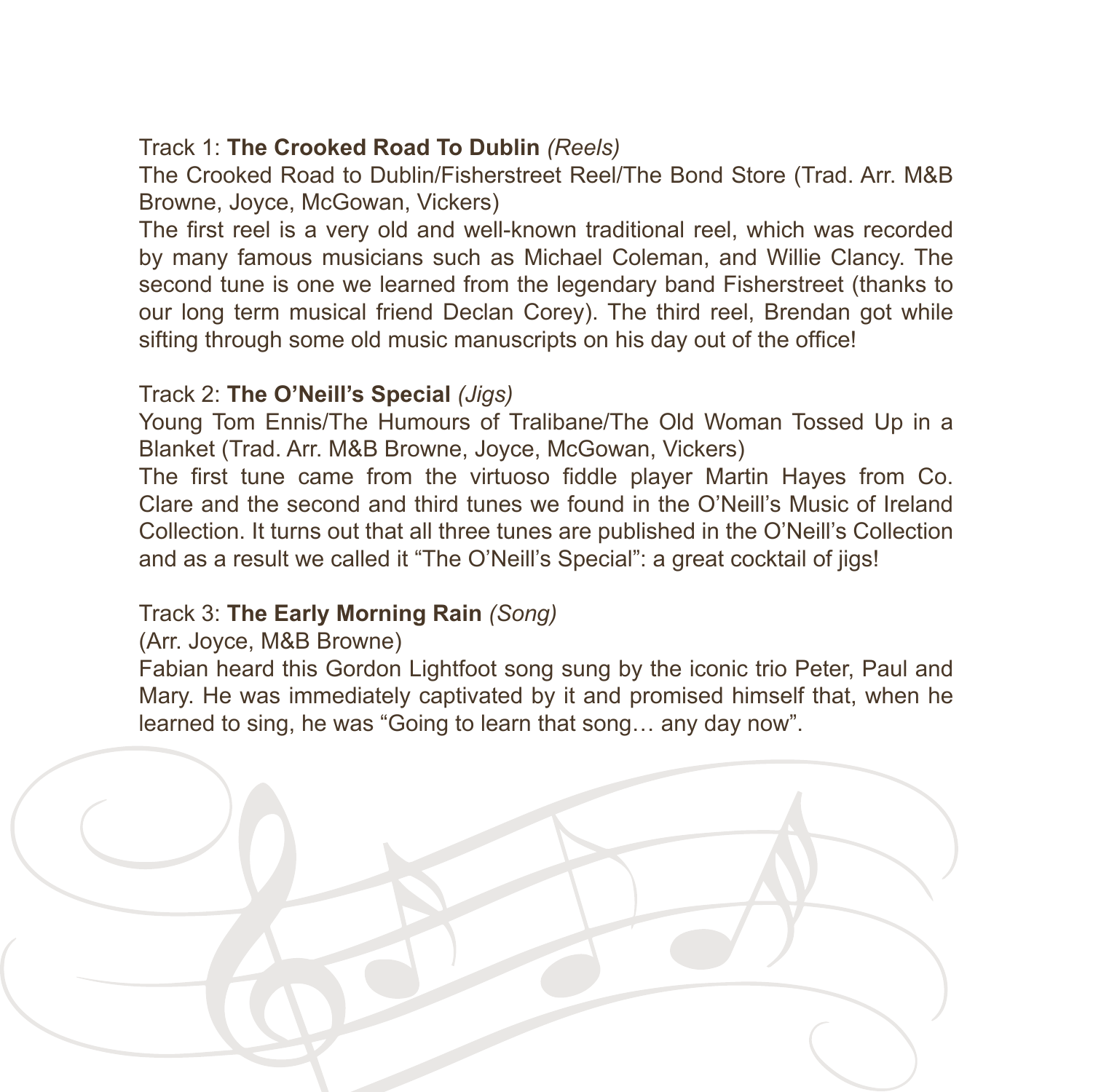#### Track 4: **"Its Own Wardrobe"** *(Reels)*

The Green Fields of Glen Town/The Mohill Reel/O'Rourkes (Trad. Arr. M&B Browne, Joyce, McGowan, Vickers)

The first tune was composed by the renowned Donegal fiddle maestro and composer Tommy Peoples (1948 - 2018) and the second and third tunes we picked up (as the term goes) at various trad sessions in Galway city many moons ago.

We decided to name the set "Its Own Wardrobe" in memory of Tommy Peoples' philosophy that, "If the music is played as it should, then it's got everything. It doesn't need to be dressed in rock clothes or jazz clothes or any other clothes. It's got its own wardrobe".

#### Track 5: **Flyin' and Dodgin'** *(Jaunty Air/Reel)*

Fly and Dodger/ Sailor on the Rock

(Trad. Arr. M&B Browne, Joyce, Vickers)

The opening tune is a stunning piece of music composed by the great Irish-American fiddler and composer, Liz Carroll from Chicago. This is followed by an old traditional tune called Sailor on the Rock, or another name we discovered it to be under is Johnny with the Queer Thing. We felt that the two tunes bonded beautifully together, pulsating from one colour to another.

We would like to dedicate this track to Liz, as a thank you for her wonderful music. which she has shared for so many years.

"Beatha teanga i a labhairt!"

"The life of a language is to speak it"

(Seanfhocal Ghaeilge)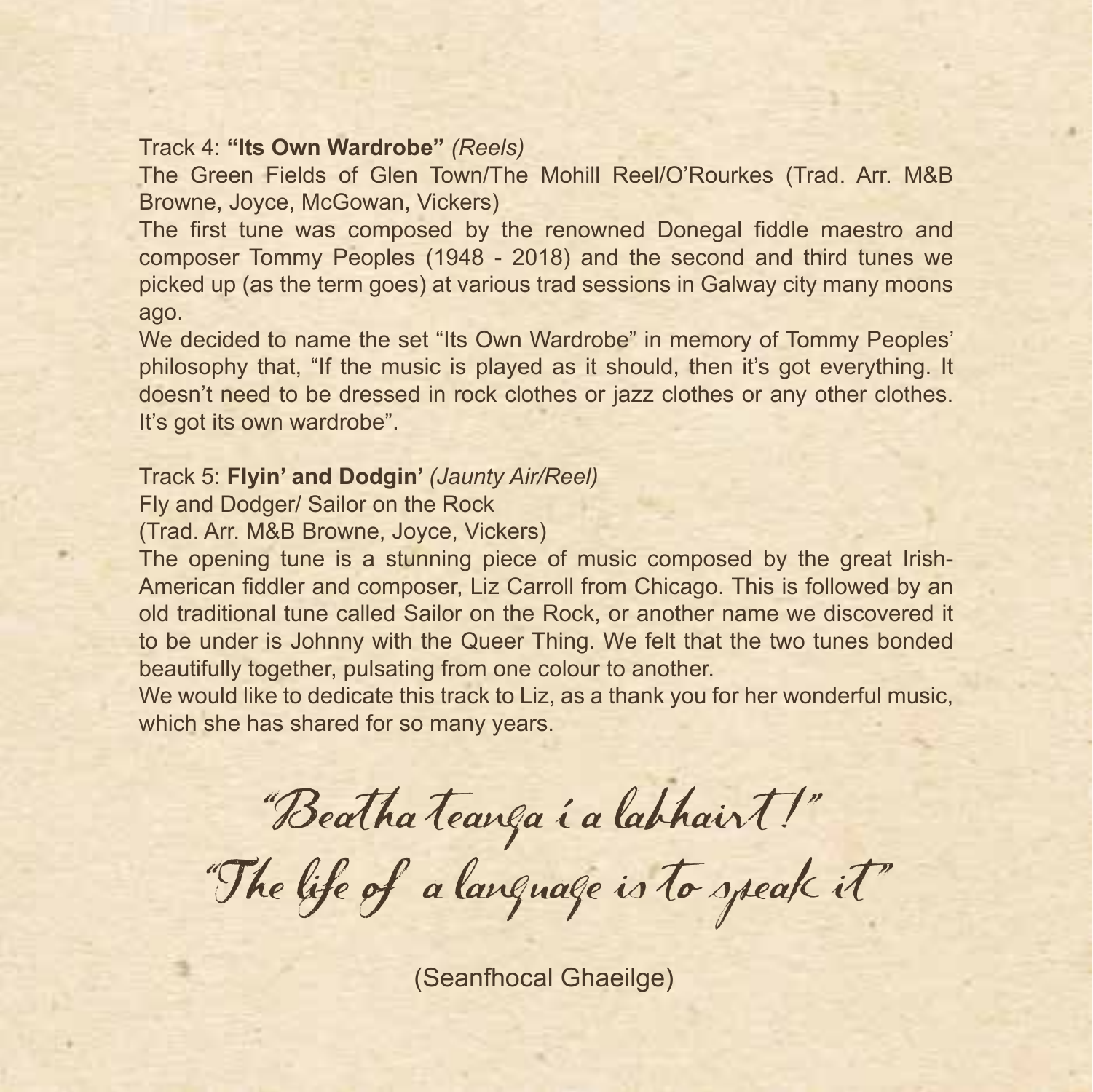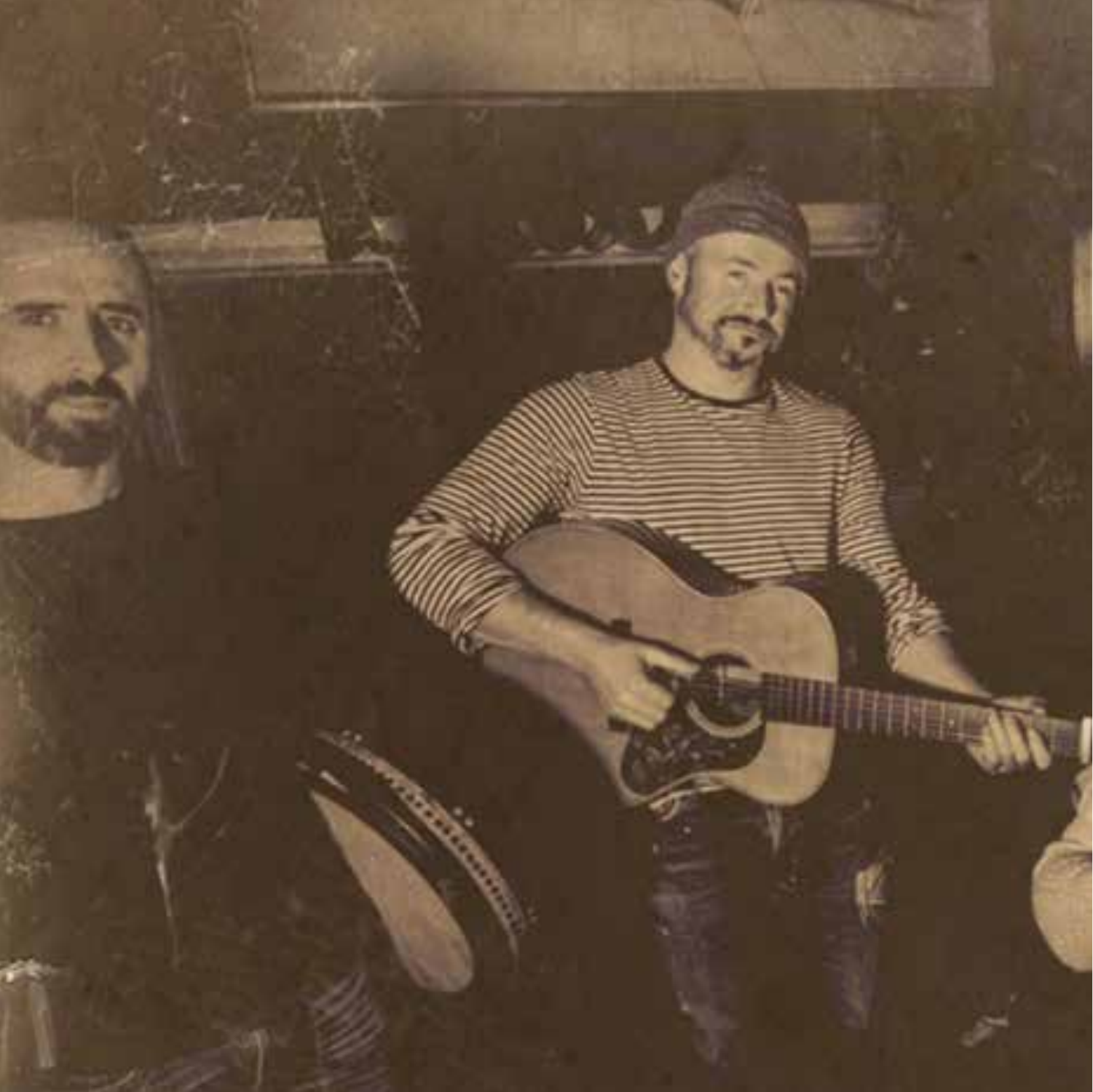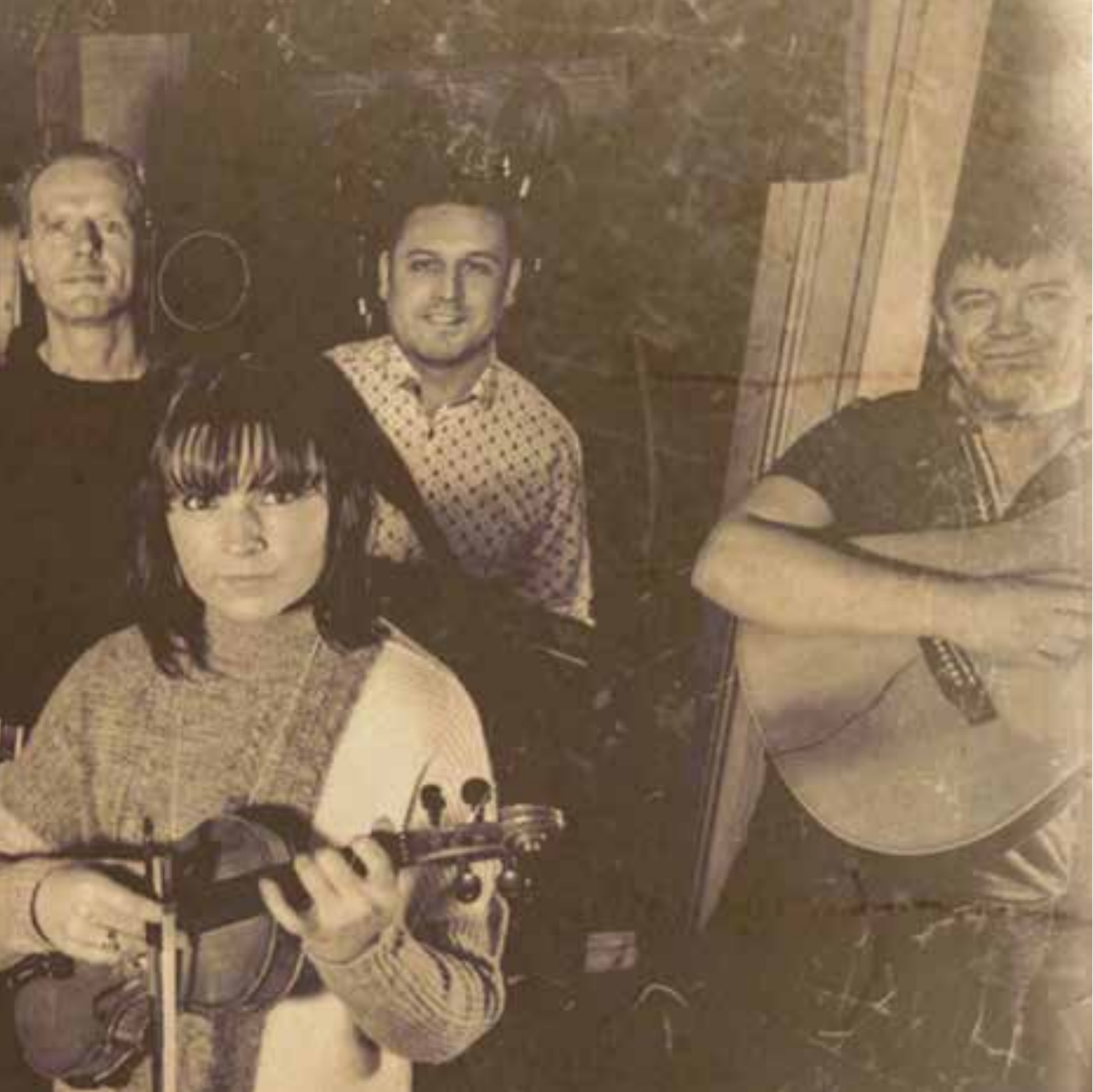### Track 6: **The Sliabh Luachra Set** *(Polkas)*

The Glen Cottage Polka/Johnny O'Leary's Polka/ Daly's Mill Polka (Arr. M&B Browne, Joyce, McGowan, Vickers)

The first tune is one we learned from brother and sister duo Denis Murphy and Julia Clifford (heirs to the fiddle tradition of Sliabh Luachra - the mountainous area on the Cork/Kerry border), whose beautiful recording, The Star above the Garter dates back to the 1960's. The second tune was a tune we heard from the playing of the great Johnny O'Leary (Sliabh Luachra). The last tune, we learned from the great playing of button accordion maestro Dónal Murphy. The tune was written by John Walsh and is also known as John Walsh's No. 2. Although we proudly wear the Galway colours, we have to admit that, deep down, there's nothing quite like beltin' out a few polkas – "Galway shtyle!"

## Track 7: **Captain Captain** *(Song)*

#### (Arr. M&B Browne, McGowan, Vickers)

Maureen learned this song from one of her favourite American Boston-based string bands, Crooked Still, who in turn got the song from Rebecca King Jones, a North Carolina folksinger from the mid-20th century. Maureen felt a particular connection with the song: Being reared beside the sea her whole life, and her grand-aunt having lost her son at sea as a sailor, this song struck her immensely of how precious life is.

"Music is the ar t which is most

nigh to tears and memory"

Oscar Wilde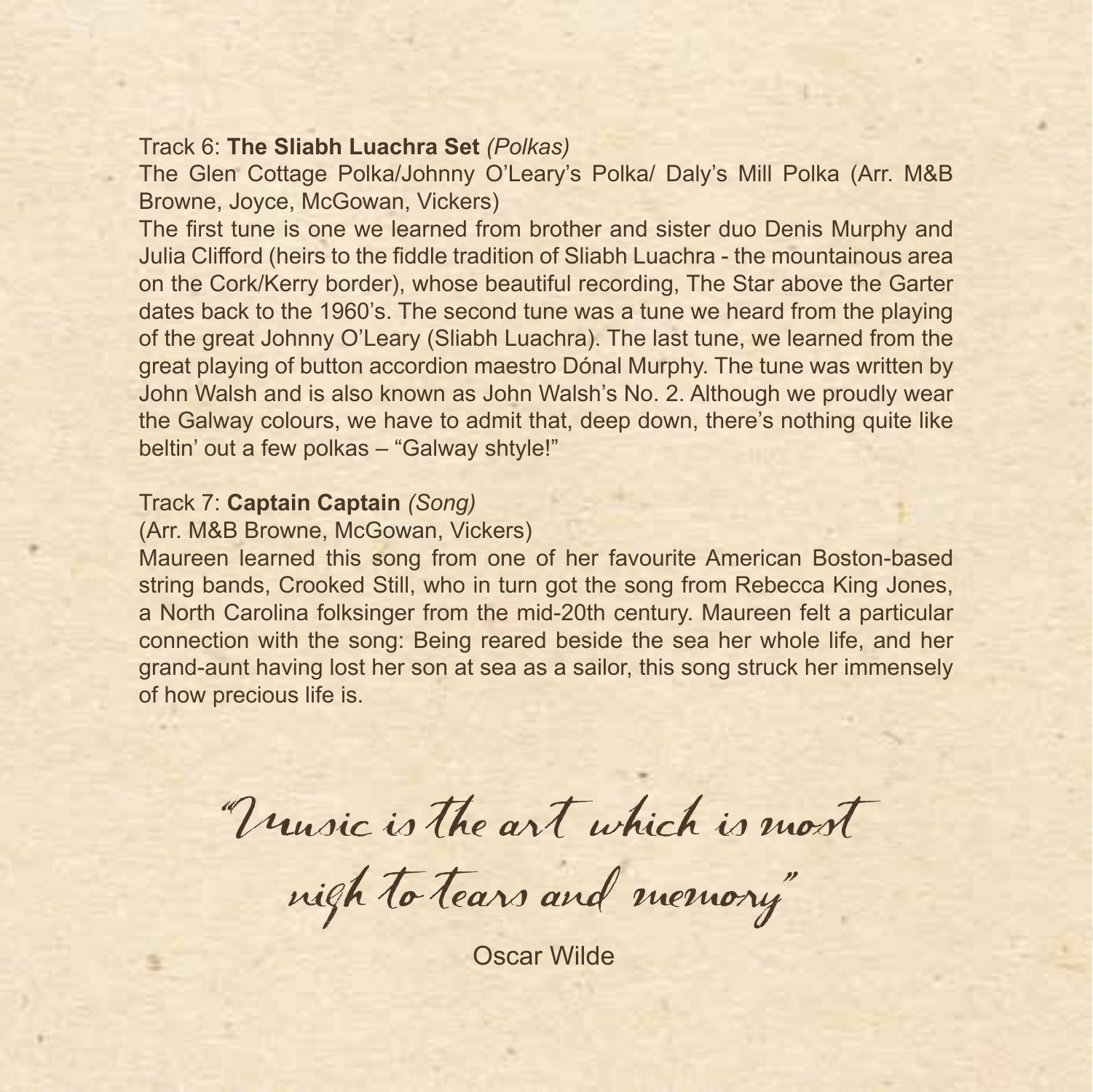#### Track 8: **The Big Squeeze** *(Jigs)*

The Yellow Wattle/The Millar's Maggot/The Big Squeeze (Arr. M&B Browne, Joyce, Vickers)

The first two jigs are two well-known tunes that were played in sessions around Galway back in the 1990's. The third jig is a gorgeous composition by the virtuoso piano accordion player from Chicago, Jimmy Keane, who we had the great pleasure of meeting at Gaelic Park Irish Festival in Chicago on BackWest's Maiden Voyage tour to the USA in 2017.

We'd like to dedicate this track to Jimmy, and to thank him for sharing his wonderful music and compositions.

## Track 9: **Melodic Swoops** *(Breton/Reel)*

#### Gwriziad Difennet/Dunrobin Castle

(Arr. M&B Browne, Joyce, McGowan, Vickers)

The first piece is a song written by Alan Stivell (a renowned Breton and Celtic musician/vocalist). He recorded the song on his album 'Before Landing (Raok Dilestra)' which was released in 1977. The melody was later recorded by the traditional Breton band Kornog. "From the moment we heard the song, we were instantly drawn in by the melodic swoops that the melody takes" (Brendan Browne). The song is followed by a reel entitled Dunrobin Castle, which is a famous castle in the highlands of Northern Scotland. It was home to the Earls and later the Dukes of Sutherland. The tune is also known as Jimmy's Return.

## Track 10: **Lazy John** *(Song)*

(Arr. M&B Browne, Joyce, McGowan, Vickers)

There are many versions of this old bluegrass song, however Maureen learned this version from the legendary multi-instrumentalist Bruce Molsky from New York, USA. When arranging this song, we felt we wanted to give the song a little bit of a modern twist, however, we also felt it very important to embrace the bluegrass style to which the song is associated with.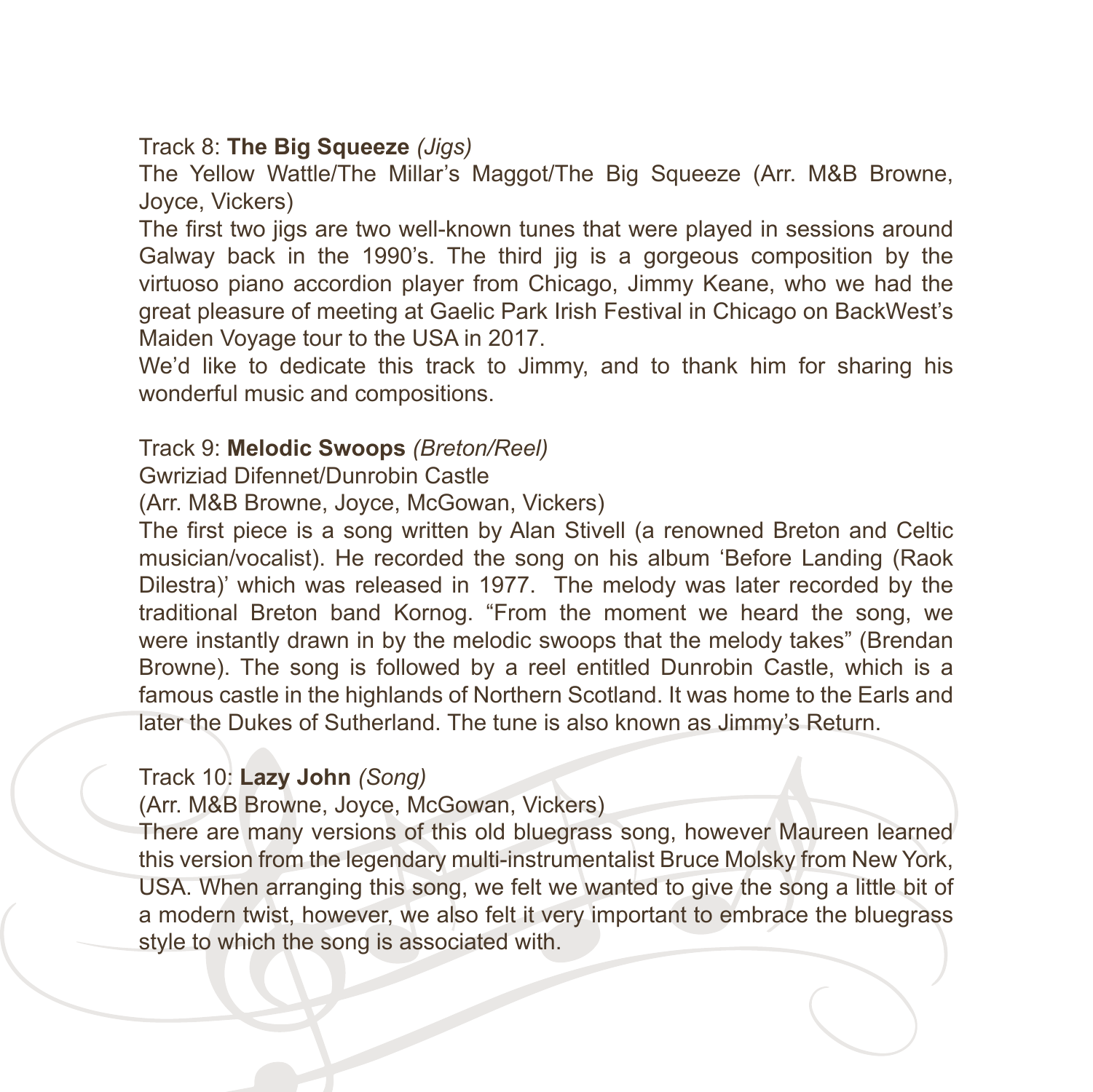## Track 11: **Heritage Hall** *(Air/Jig)*

Young Terrance McDonough/Maggie's Uber Mile (Arr. M&B Browne, Hession, McGowan)

The first piece is a beautiful composition by the great Turlough O'Carolan (1670- 1738). The tune dates back to the early 1700's. Maureen and Brendan felt that the style of the piece was quite in line with that of baroque music, hence they felt it only fitting to arrange it as they did with this in mind. Following this is a jig composed by Maureen. She was at home in her kitchen one day not long after her son Seán was born, when, out of nothing, she heard some chords in her head. She took out the fiddle and wrote the tune based around the chordal pattern. For a long time she couldn't find a name for the jig and appealed to audiences to help her to name it. Little did she realise that on the band's first tour of America she would be exposed to the new life experience of the 'Uber Taxi': Lo and behold, on a trip around Chicago on the Hop on Hop off bus, Peter came up with a name that was most fitting for her jig… Maggie's Uber Mile!

A key factor for us when arranging this set was to show how old repertoire matures, and how new repertoire can highlight its beauty.

# Track 12: **Shufflin' About** *(Reels)*

The Malawi Shuffle/Peggy on the Settle/Tinker Hill (Trad. Arr. M&B Browne, Joyce, McGowan, Vickers)

The first tune is written by Fabian. Back in 2015, he had the good fortune of being involved in the building of a medical treatment centre in Malawi. For a time on that build, the only way to get from one side of the building to the other was across a 6-inch wide beam, 16 foot up in the air. He wrote the tune on the long hot evenings, watching the beautiful African sunsets at Lake Malawi. The name for the tune was inspired by his daily high-wire routine of 'shuffling' across the 6-inch beam! The seccond tune is a great Donegal tune which fell out of an old folder one day in the attic. It was hand written on an old piece of music manuscript – the best kind! The third tune we got from the playing of one of our favourite Irish bands from Co. Sligo, Dervish.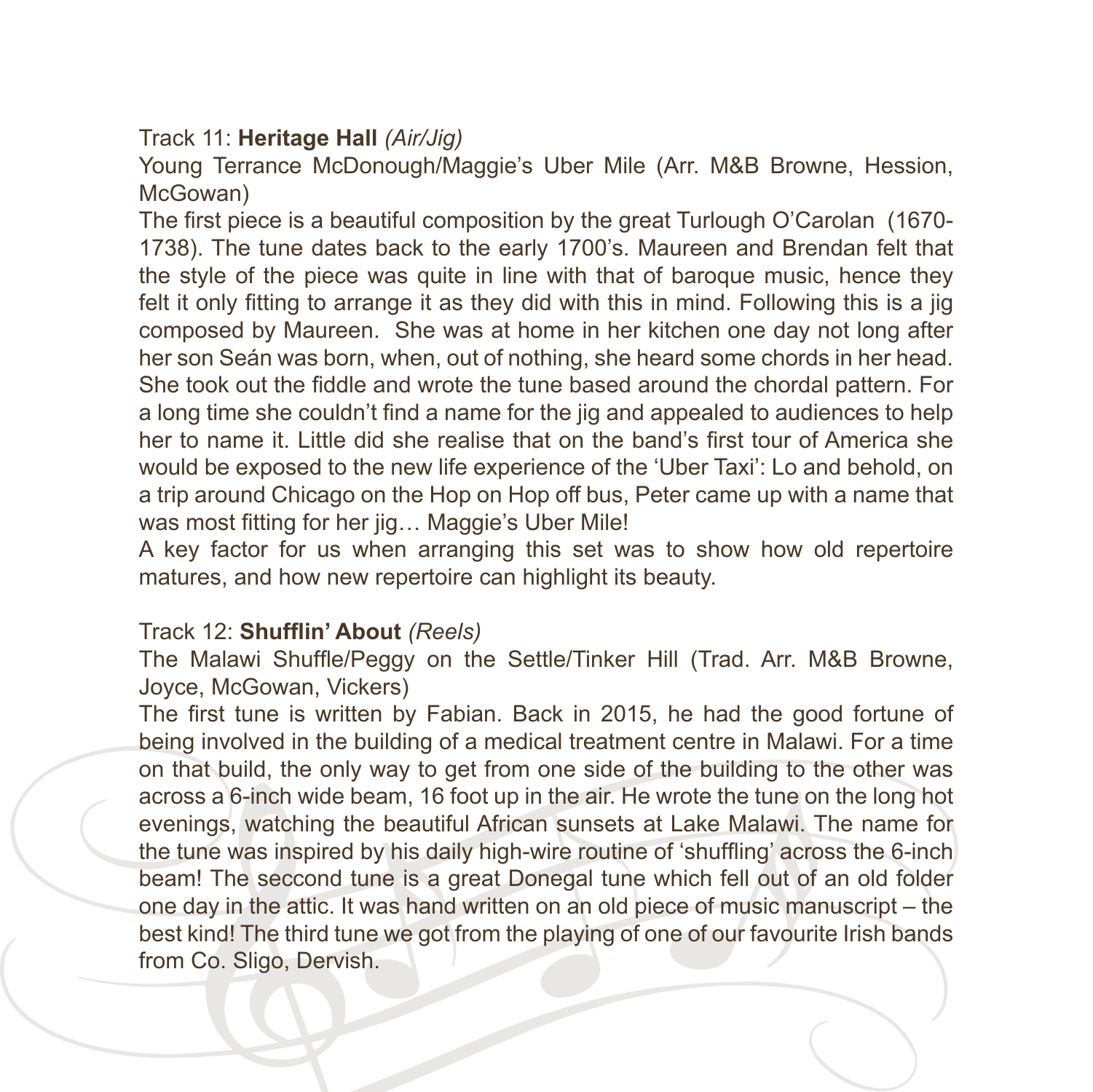## Track 13: **Theme for Green Lands** *(Retreat March)*

Green Lands (Arr. M&B Browne, Joyce, McGowan, Vickers)

This is a beautiful retreat march composed by the famous Breton guitarist, singer and composer Dan Ar Braz. The melody of this tune struck us so deeply when we first heard it. It brought feelings of pride, yet at the same time, made us reflect, bringing feelings of sadness. Irish traditional music saw much heartache in 2018, having lost some of its greatest musicians and composers. These artists dedicated their lives to the tradition, and their music has impacted enormously on the musicians of both present and future generations. At the end of the day, tradition is what grounds us as people. Our heritage is what informs us of who we are and where we are from. We remember in particular Liam Óg O'Flynn (1945- 2018), Tommy Peoples (1948 - 2018), Mícheál Ó Súilleabháin (1950-2018) and Alec Finn (1944-2018). This track is for them and their families.

"A nation's culture resides in the hear ts

and in the soul of its people"

Mahatma Gandhi